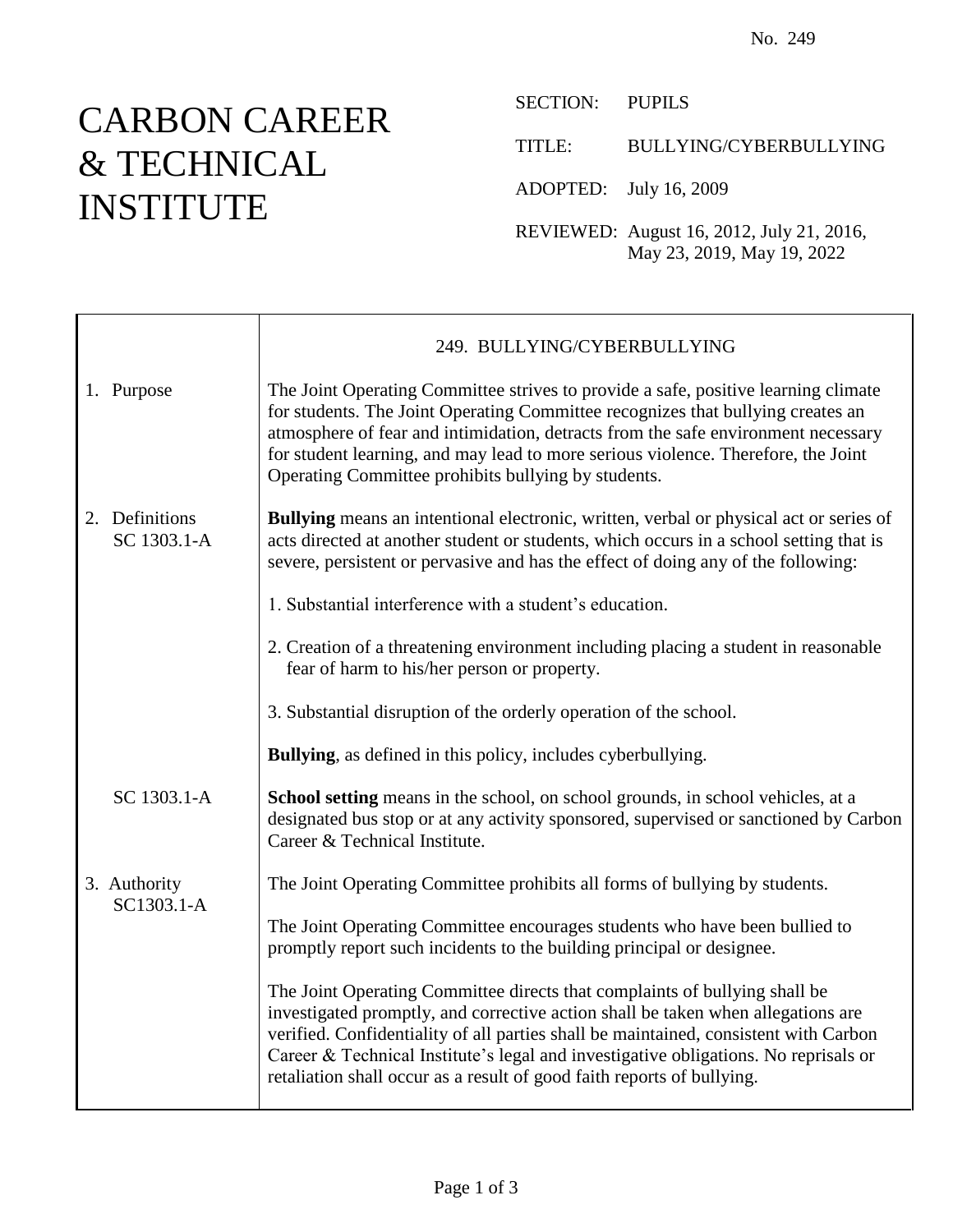| 4. Delegation of<br>Responsibility                                | Each student shall be responsible to respect the rights of others and to ensure an<br>atmosphere free from bullying.                                                                                                                                            |
|-------------------------------------------------------------------|-----------------------------------------------------------------------------------------------------------------------------------------------------------------------------------------------------------------------------------------------------------------|
|                                                                   | The Director or designee shall develop procedures to implement this policy.                                                                                                                                                                                     |
| SC 1303.1-A                                                       | The Director or designee shall ensure that this policy and related procedures are<br>reviewed annually with students.                                                                                                                                           |
| SC 1303.1-A                                                       | The Director or designee, in cooperation with other appropriate administrators, shall<br>review this policy every three (3) years and recommend necessary revisions to the<br>Joint Operating Committee.                                                        |
| SC 1303.1-A                                                       | The administration shall annually provide the following information with the<br>Safe School Report:                                                                                                                                                             |
|                                                                   | 1. Joint Operating Committee Bullying Policy.                                                                                                                                                                                                                   |
|                                                                   | 2. Report of bullying incidents.                                                                                                                                                                                                                                |
|                                                                   | 3. Information on the development and implementation of any bullying prevention,<br>intervention or education programs.                                                                                                                                         |
| 5. Guidelines<br>SC 1303.1-A<br>Title 22<br>Sec. 12.3<br>Pol. 218 | The Code of Student Conduct, which shall contain this policy, shall be disseminated<br>annually to students.                                                                                                                                                    |
|                                                                   | This policy shall be accessible in every classroom. The policy shall be posted in a<br>prominent location within each school building and on the school web site.                                                                                               |
|                                                                   | Education                                                                                                                                                                                                                                                       |
| SC 1302-A,<br>$1303.1 - A$<br>Pol. 236                            | The school may develop and implement bullying prevention and intervention<br>programs. Such programs shall provide school staff and students with appropriate<br>training for effectively responding to, intervening in and reporting incidents of<br>bullying. |
|                                                                   |                                                                                                                                                                                                                                                                 |
|                                                                   |                                                                                                                                                                                                                                                                 |
|                                                                   |                                                                                                                                                                                                                                                                 |
|                                                                   |                                                                                                                                                                                                                                                                 |